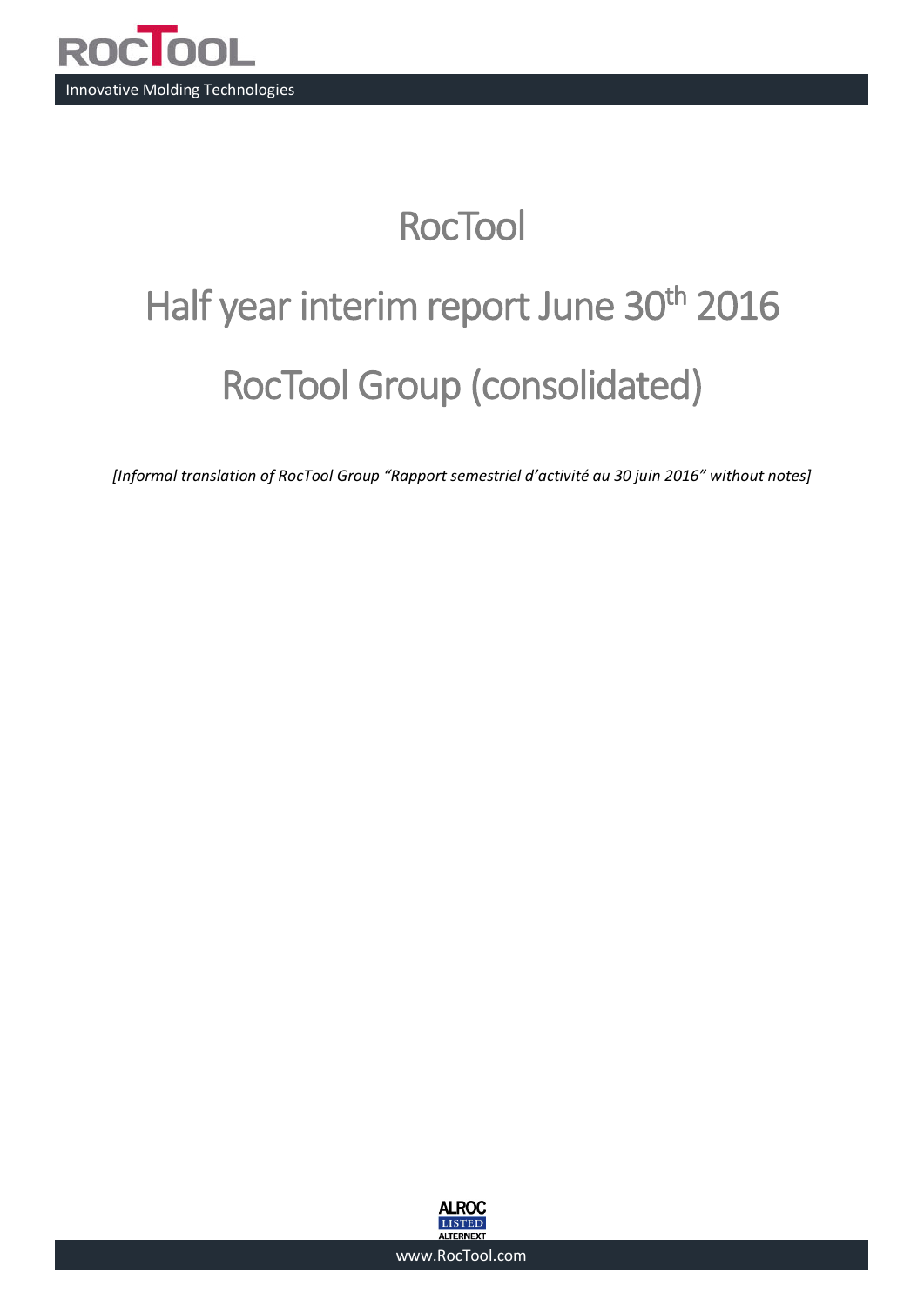## <span id="page-1-0"></span>A. Statement of the legal representative

"I certify that, to my knowledge, the half year consolidated financial statements presented in the interim financial report are prepared in accordance with applicable accounting standards and give a fair view of the assets and liabilities, financial position and results of the company and all included in the consolidation of companies, and the first half activity report includes a fair review of significant events during the first six months of the year, their impact on the financial statements and a description of the main risks and uncertainties the Group RocTool faces"

Mathieu Boulanger, RocTool CEO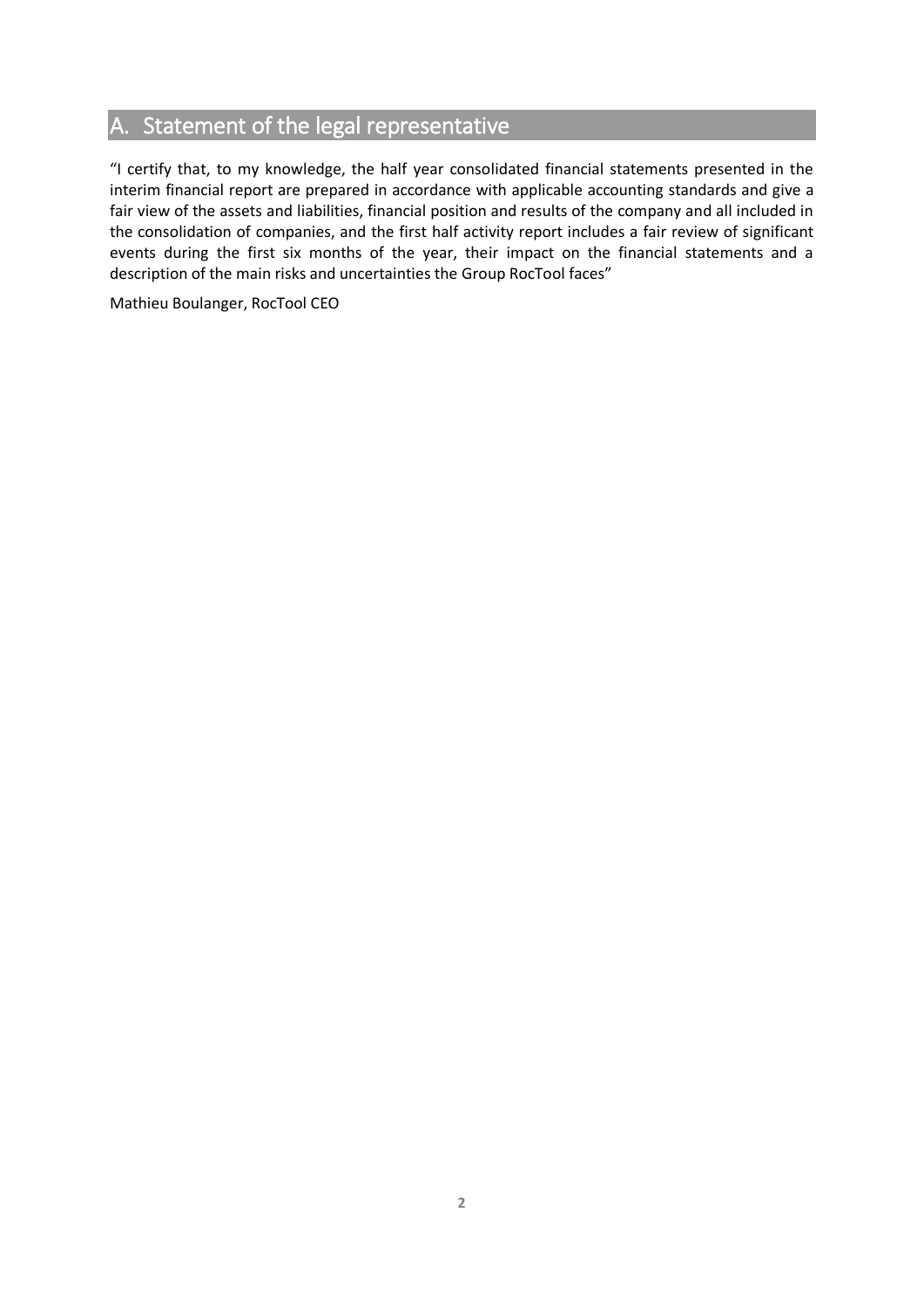## <span id="page-2-0"></span>B. Introduction

Dear Shareholders,

We are pleased to present the interim report on the consolidated financial statements as of June 30<sup>th</sup>, 2016 of the RocTool Group, established by the Board of Directors pursuant to the legal and regulatory requirements.

We inform you that the RocTool Group made a comparison with the consolidated financial statements as of December 31<sup>st</sup> 2015, to the extent that the company had not established consolidated financial statements as of June 30<sup>th</sup> 2015. The interim consolidated financial statements as of June 30<sup>th</sup> 2016 were subject to a limited review by our auditors.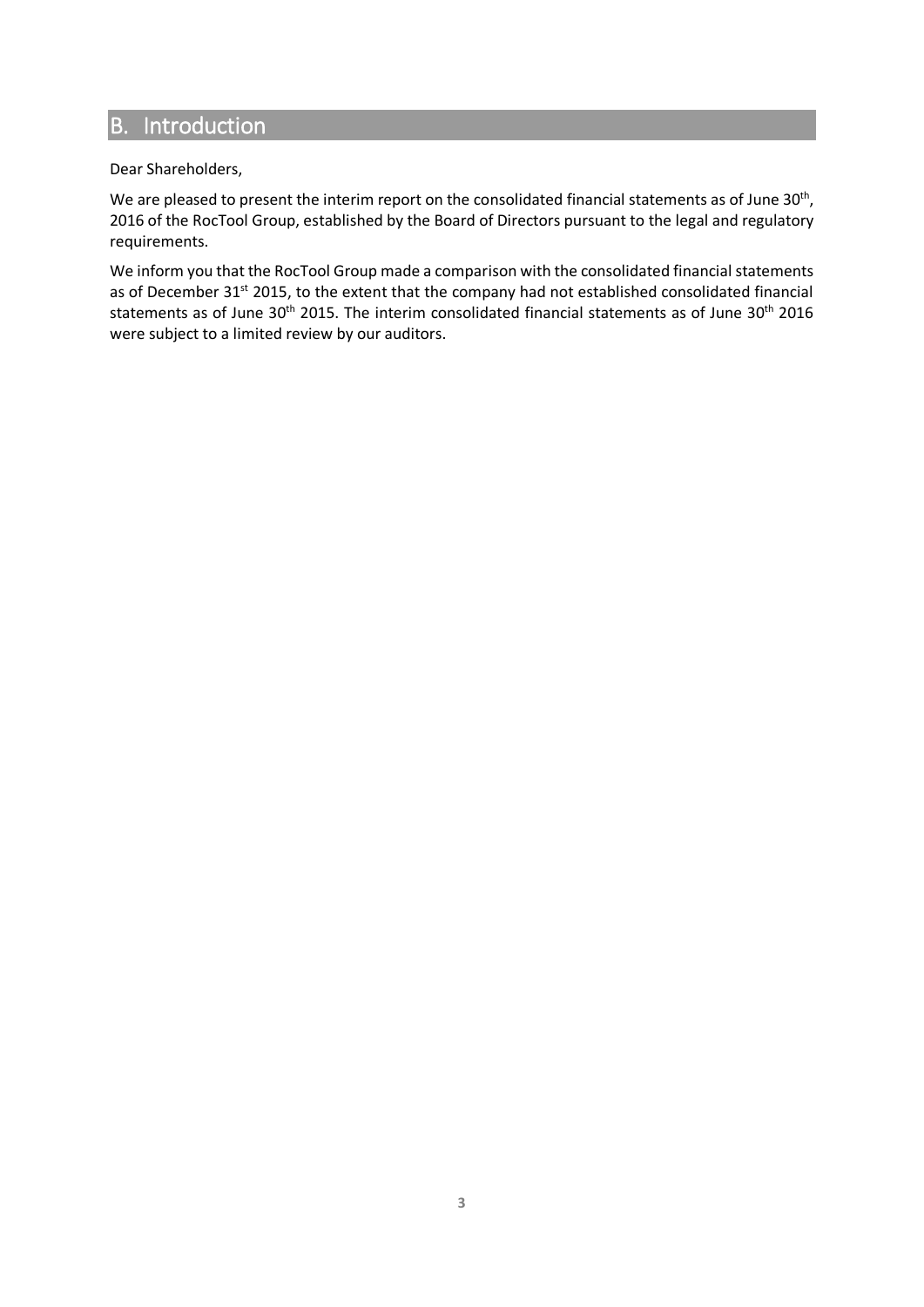# <span id="page-3-0"></span>C. Table of contents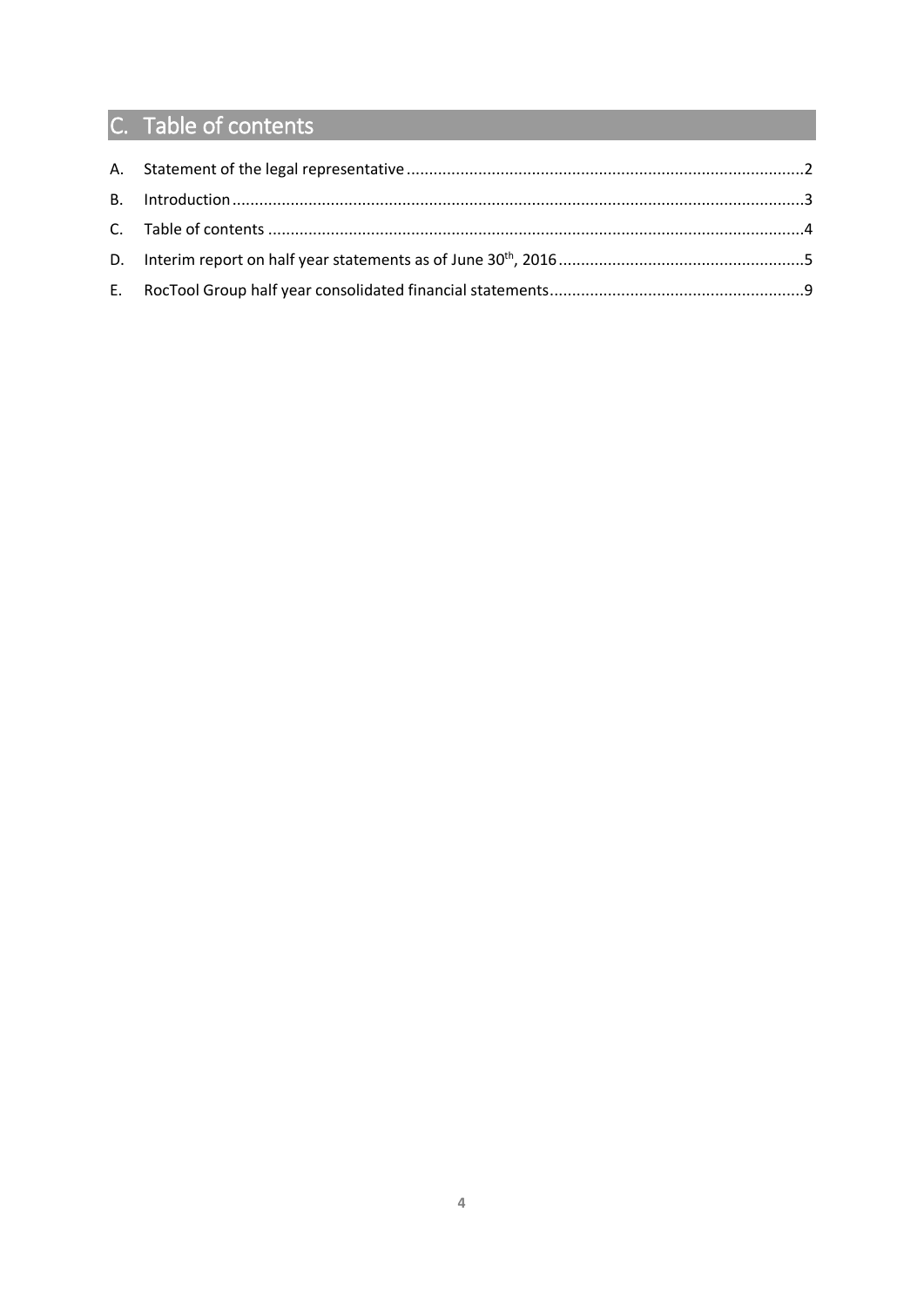# <span id="page-4-0"></span>D. Interim report on half year statements as of June 30<sup>th</sup>, 2016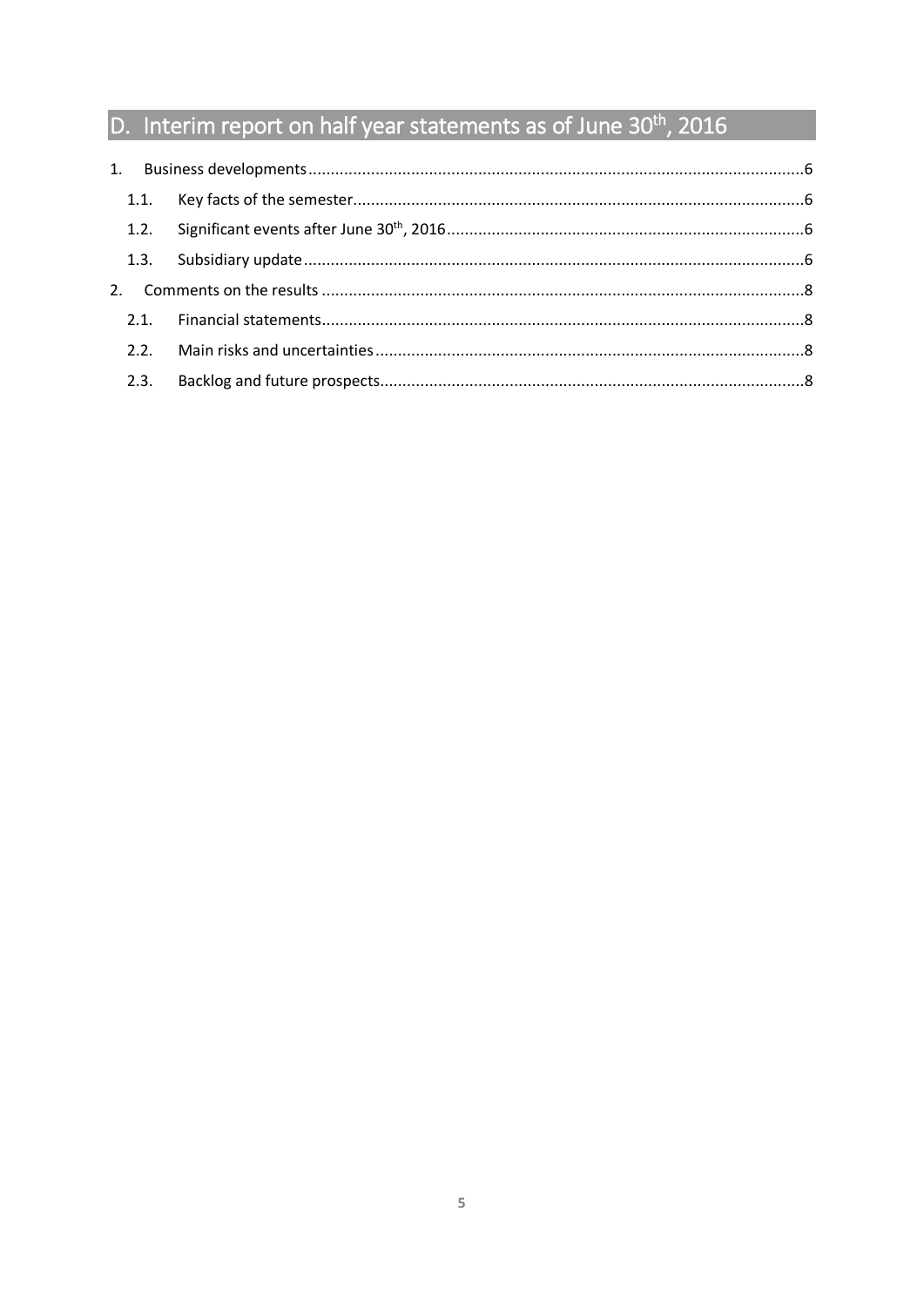#### <span id="page-5-0"></span>1. Business developments

#### <span id="page-5-1"></span>1.1. Key facts of the semester

The first half of 2016 demonstrated a lot of activities. Management top priority has been to implement the new strategy around three main drivers:

- Better alignment of the RocTool Group commercial offer to the market and customer needs
- Increased marketing activities and communication with a focus on top brands (see HD Plastics™ below)
- Increased sales as well as improved costs management

The first step has been to revise our commercial offer so that it was clearer to our customers and easier to sell for our staff, with positive feedbacks from the market from the start and historical clients renewing their investments in RocTool technologies. It includes also the enrichment of the RocTool Group product range with the launch of new RocTool Performance Cooling (RPC) units (used to complement its induction heating process for plastic injection and composites processes so as to optimize cycle times to increase equipment productivity). It also offers to customer to continue using the technology through royalty payments or pay per mold if they prefer.

The second step has been the launch of a complete new approach for the brands and their suppliers in order to reach a new level of quality for plastic parts: the "High Definition Plastics™". With RocTool high heat molding, the level of quality which can be reached is unmatched and is providing product designers very premium looks, high gloss possibilities and matching the texture they initially targeted. A fully dedicated website [\(www.hdplastics.com\)](http://www.hdplastics.com/) as well as specific marketing tools have been realized in the second quarter.

The third step has been the continuation of the positive trend since the end of 2015 especially in the United-States, with a stable base of revenues from existing users of RocTool technology together with an improved ratio of adoption from new clients. Also, RocTool management spent time and efforts to contain all operational costs.

Further, the RocTool Group attended the JEC Paris, the world largest composite tradeshow, with the successful launch of the LIT™ (Light Induction Tooling), a new molding technology which will allow us to develop our offer in key segments, such as aerospace, automotive and transport. RocTool LIT™ addresses OEM challenges to make cost effective composite parts with quick cycle times: LIT™ technology does not require any compression press machines or special large forming press that only few manufacturers can afford globally.

#### <span id="page-5-2"></span>1.2. Significant events after June 30<sup>th</sup>, 2016

None.

#### <span id="page-5-3"></span>1.3. Subsidiary update

As of June 30<sup>th</sup>, 2016 the RocTool Group includes the following entities (the branch in Taiwan, RocTool Taiwan Branch, is included in RocTool SA financial statements):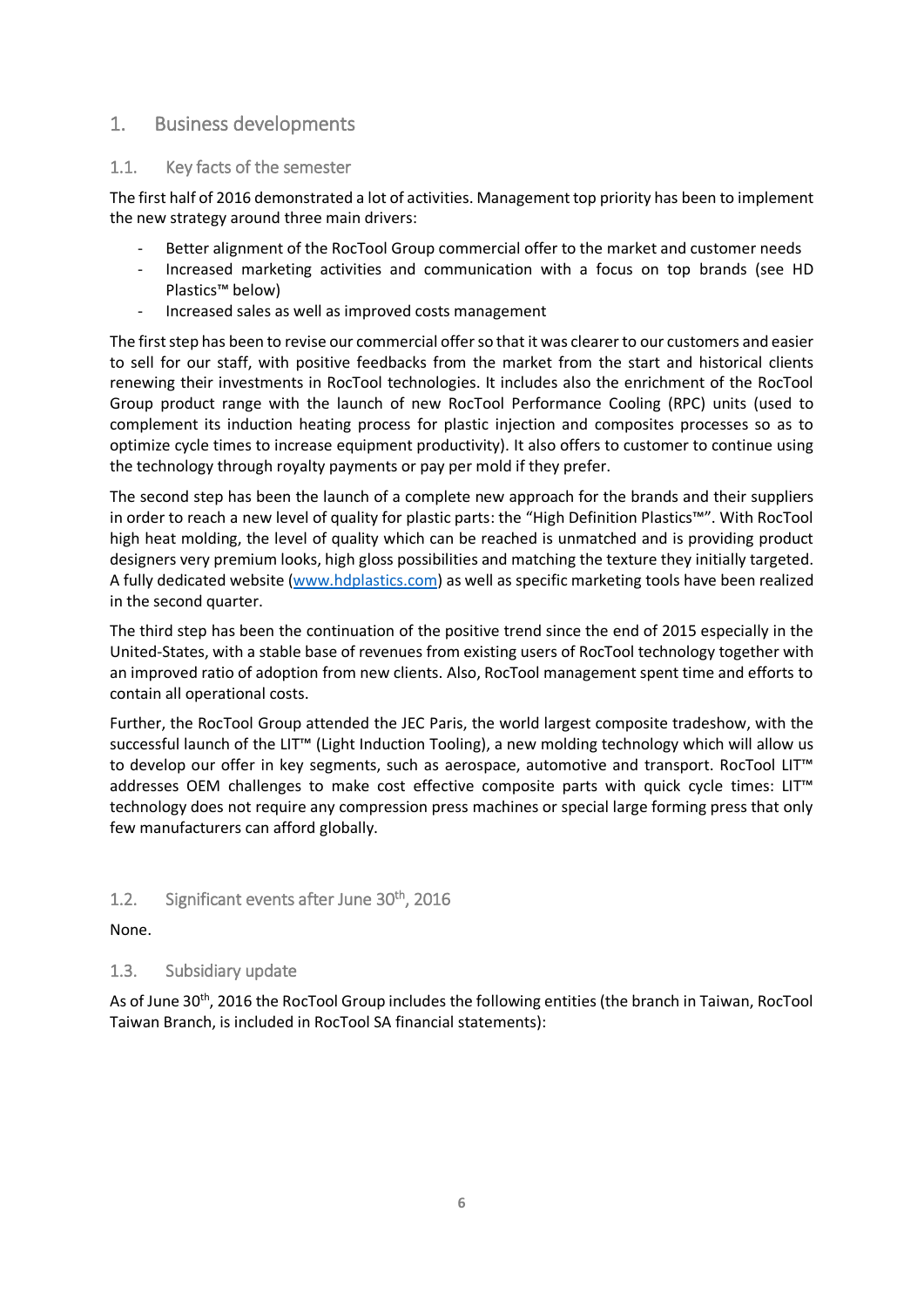

#### RocTool Inc (Charlotte, US)

RocTool Inc is performing well, with revenues realized in the US representing about 40% of total revenues as of June 30<sup>th</sup>, 2016.

Our demonstration platform in Charlotte (NC) is almost complete:

- the injection platform is now operational with major brands and manufacturers coming to test our technologies,
- the composite platform will be realized during the second half of 2016, targeting in particular clients from the automotive and aeronautic sectors.

Partnerships are being developed, with two important companies ready to invest in RocTool equipment to have the technology in their premises, representing an important tool for the RocTool Group in order to attract new customers.

#### RocTool GmbH (Heitersheim, Germany)

RocTool GmbH has focused on getting the best support to a few major projects in Germany. So as to increase our presence, we've been exploring new partnerships in order to have a fully operational demonstration center with RocTool latest technologies with a major German manufacturer.

#### RocTool KK (Tokyo, Japan)

After an important project realized during the first months of 2016 our local team has been focusing on one major project with a leading multinational Japanese company (Automotive OEM). It's taking longer than expected to close the project but we are confident that it will happen late in 2016 or early 2017.

#### RocTool Taiwan Branch (Taichung, Taiwan)

As announced in the previous annual report, the RocTool Group decided to close the demonstration and technical center in Taichung and create a new subsidiary in Taipei (see section below). The mains reasons were:

- The platform in Taichung revealed to be underperforming, mostly because of its location and existing staff;
- Having a branch owned by a French company represent a fiscal risk.

RocTool management decided hence to close this platform but to keep a local office with two employees in Taipei (under a new entity fully owned by RocTool SA) and reset a new result oriented strategy

#### RocTool Taiwan Ltd. (Taipei, Taiwan)

The new subsidiary (created in March 2016) is today providing engineering support services to the RocTool Group as well as commissioning services to Asian-based clients. First results are already visible.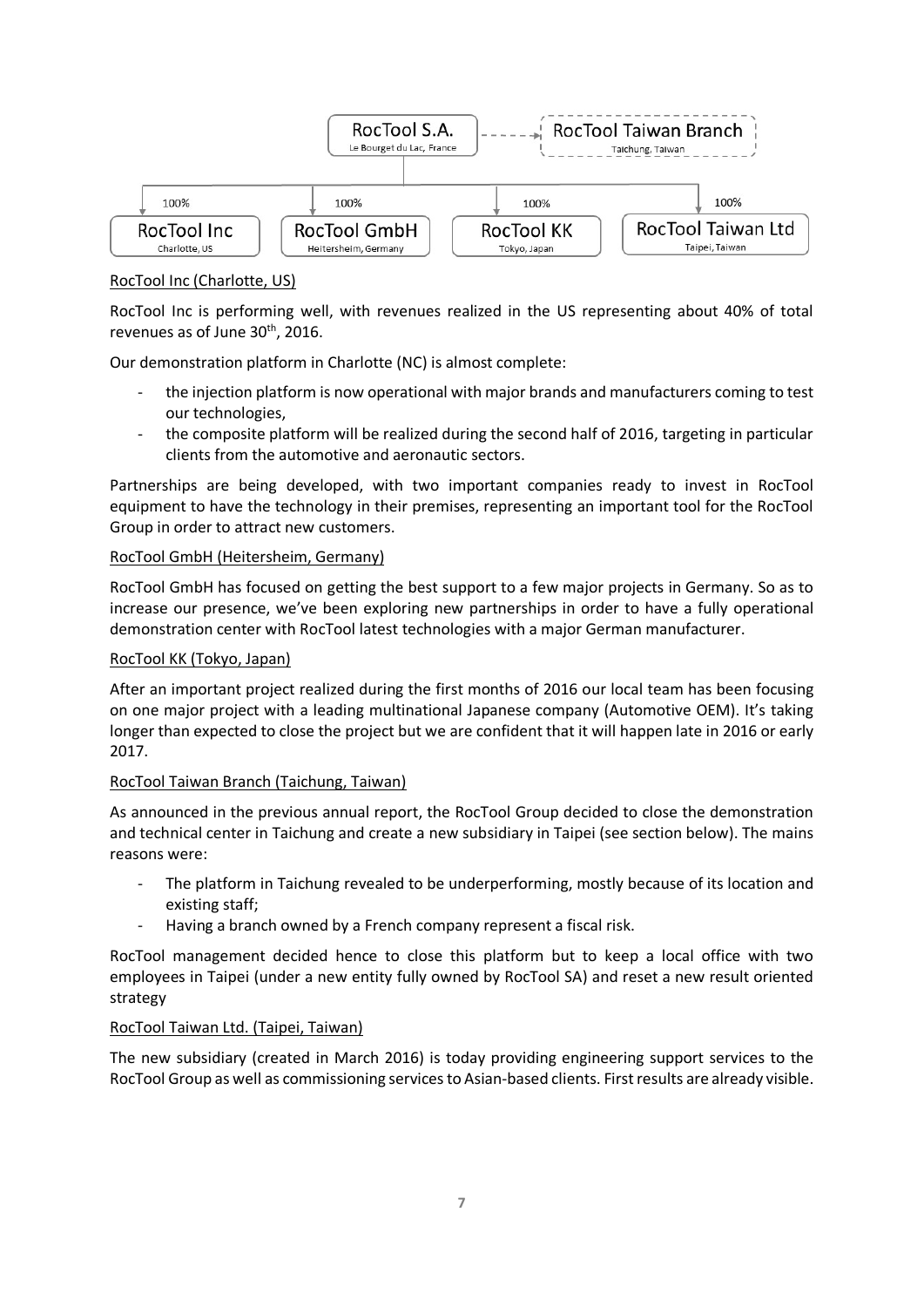#### <span id="page-7-0"></span>2. Comments on the results

#### <span id="page-7-1"></span>2.1. Financial statements

Revenues increased strongly to reach over  $\epsilon$  3m, a significant increase over last year period.

The revenue increase was reflected in all segments. In line with the new group strategy set at the end of 2015the sale of goods have the lion's share of total revenues (57% of total revenues).



Over 81% of the revenues has been realized outside of France.

EBITDA and net result are positives at over € 127k and over € 20k respectively.

#### Financial position

The cash reserves are stable, with slightly more than  $\epsilon$  1.6m of cash as of June 30<sup>th</sup> 2016 and total assets of € 6.1m.

| $\epsilon$ - group consolidated | . 30-Jun-16 <b>1</b> | $31 - Dec - 15$ | $\Delta$ |
|---------------------------------|----------------------|-----------------|----------|
| Equity                          | 2 394 782            | 2 485 980       | $-4%$    |
| Cash reserves                   | 1 649 958            | 1 591 127       | 4%       |
| Total assets                    | 6 0 68 2 7 8         | 6813773         | $-11%$   |

#### <span id="page-7-2"></span>2.2. Main risks and uncertainties

The risks faced by RocTool didn't change compared to those detailed in the reporting package made available for the introduction in Alternext in November 2013 (section 4).

Cash reserves allow RocTool to finance its operational activities.

Revenues are less and less concentrated around few clients hence decreasing the risk.

#### <span id="page-7-3"></span>2.3. Backlog and future prospects

RocTool management is confident that the ongoing growth will continue in H2 2016. The existing backlog is already a good sign along with a pipeline which is continuing to build well

The board of administrators is currently finalizing a new strategic plan for the next four years that aims to make RocTool a leading international company and the standard in molding technology used by major brands with commensurate increases in shareholder value.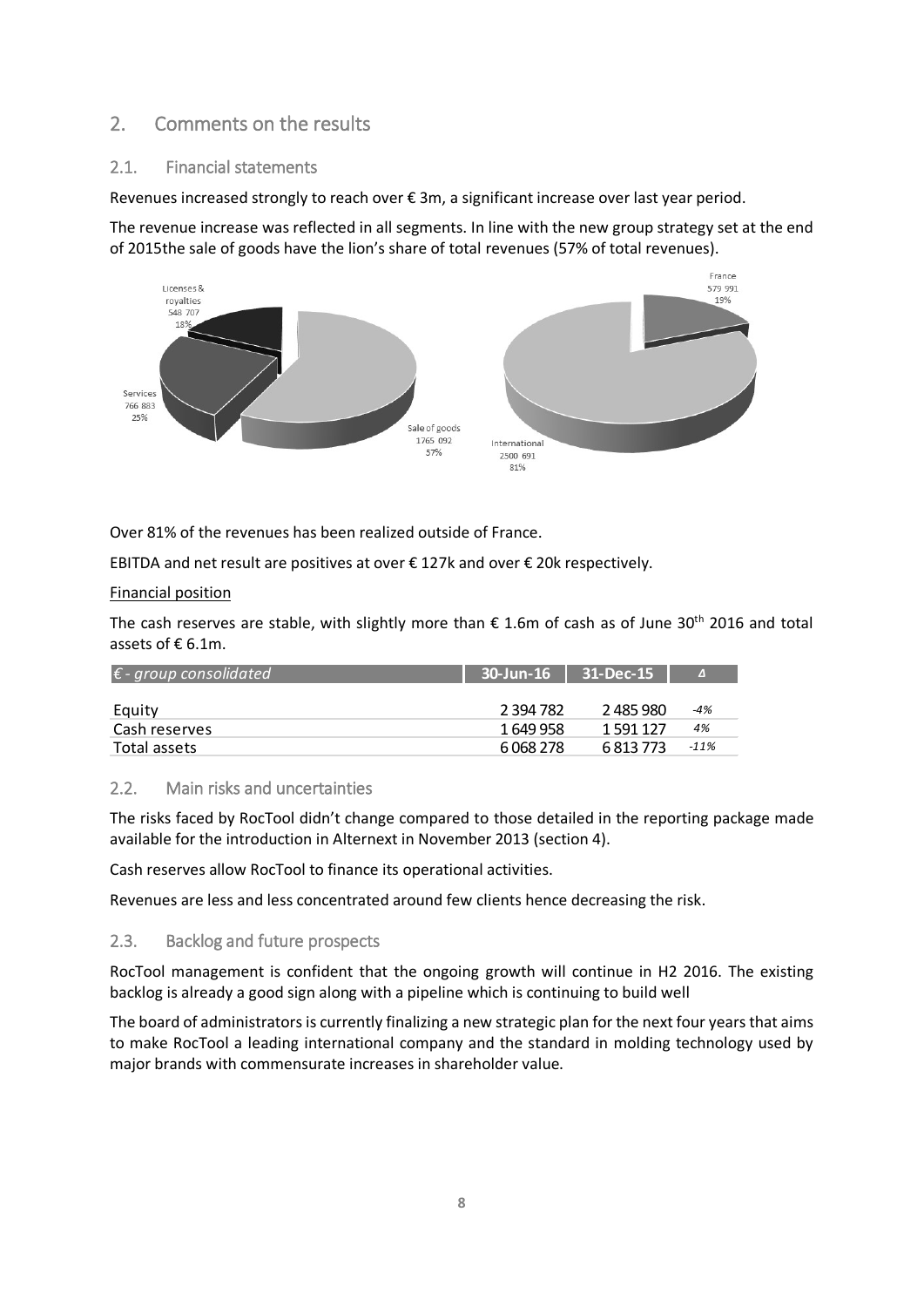# <span id="page-8-0"></span>E. RocTool Group half year consolidated financial statements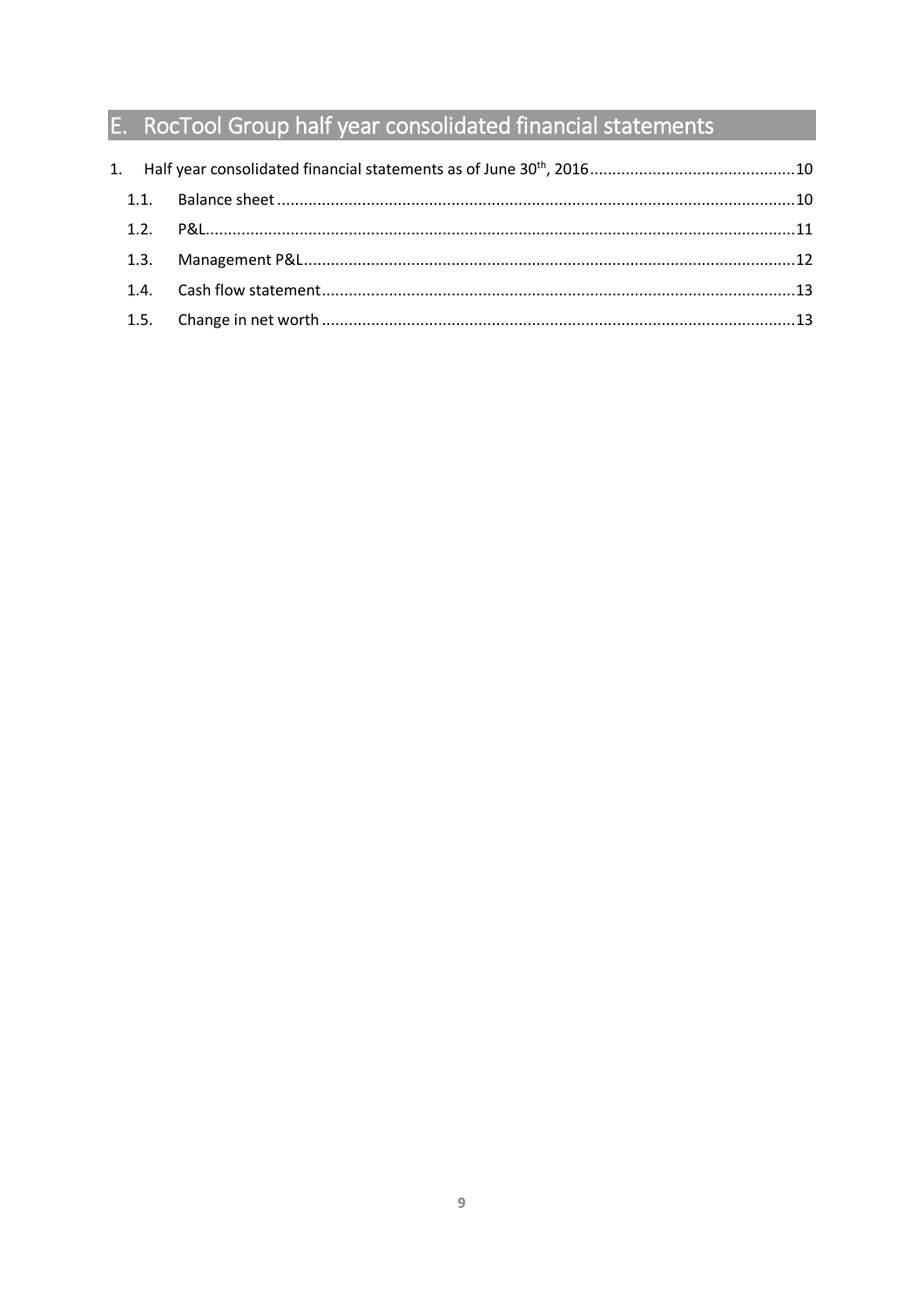## <span id="page-9-0"></span>1. Half year consolidated financial statements as of June 30<sup>th</sup>, 2016

## <span id="page-9-1"></span>1.1. Balance sheet

| <b>Assets</b>         | 30-Jun-16 | 31-Dec-15 | $\Delta$ |
|-----------------------|-----------|-----------|----------|
| Uncalled capital      |           |           |          |
| Goodwill              |           |           |          |
| Intangible assets     | 1087673   | 935 744   | 16%      |
| Tangible assets       | 556468    | 640 814   | $-13%$   |
| Financial assets      | 81 743    | 78 587    | 4%       |
| Equity affiliates     |           |           |          |
| <b>Fixed assets</b>   | 1725884   | 1655146   | 4%       |
| Inventory             | 442 321   | 724 936   | $-39%$   |
| Accounts receivable   | 1098366   | 1874604   | $-41%$   |
| Deferred taxes        | 19 3 57   | 37 718    | $-49%$   |
| Other receivables     | 1 132 392 | 930 243   | 22%      |
| Marketable securities | 1 400 000 | 1 400 000 |          |
| Cash                  | 249 958   | 191 127   | 31%      |
| <b>Current assets</b> | 4 342 394 | 5 158 627 | $-16%$   |
| <b>Total assets</b>   | 6068278   | 6813773   | $-11%$   |

| Liabilities               | 30-Jun-16     | 31-Dec-15   | $\Delta$ |
|---------------------------|---------------|-------------|----------|
| Capital                   | 500 076       | 500 076     |          |
| Share premiums            | 7 741 166     | 7741166     |          |
| Revaluation reserve       |               |             |          |
| Loss carried forward      | (5 866 630)   | (4 590 906) | $-28%$   |
| <b>Net result</b>         | 20 169        | (1 164 357) | $-102%$  |
| Equity                    | 2 3 9 7 8 2   | 2485980     | $-4%$    |
| <b>Minority interests</b> |               |             |          |
| Other equities            |               |             |          |
| Goodwill                  |               |             |          |
| Provisions                | 308 135       | 329 357     | -6%      |
| <b>Provisions</b>         | 308 135       | 329 357     | -6%      |
| Financial debt            | 2 125 731     | 2 2 8 1 9 4 | $-7%$    |
| Accounts payable          | 351 367       | 815700      | $-57%$   |
| Other debts               | 888 263       | 893 542     | $-1%$    |
| <b>Debts</b>              | 3 3 6 5 3 6 1 | 3998436     | $-16%$   |
| Total liabilities         | 6 0 68 2 7 8  | 6813773     | $-11%$   |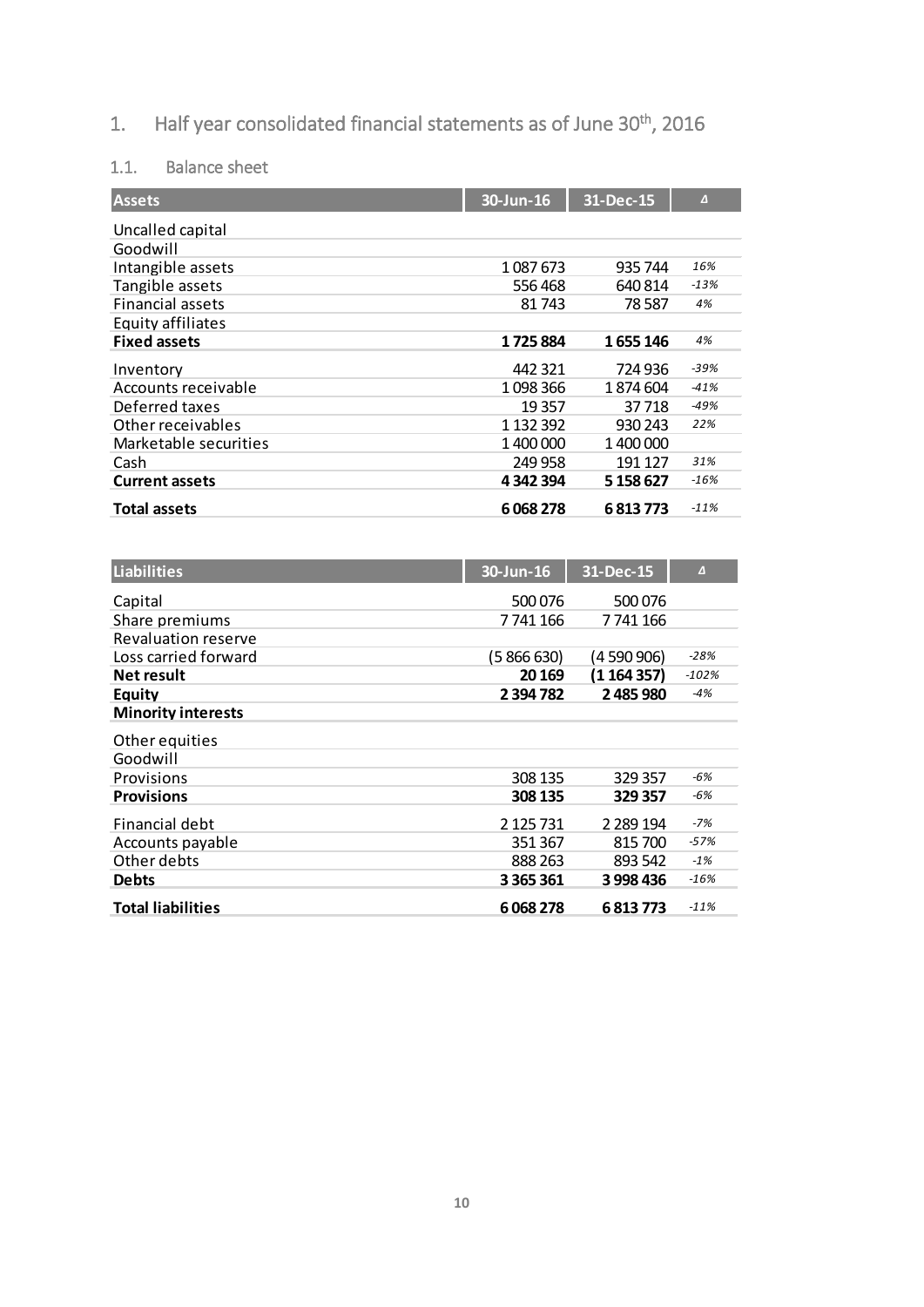#### <span id="page-10-0"></span>1.2. P&L

|                                                              | 30/06/2016     | 31/12/2015    |
|--------------------------------------------------------------|----------------|---------------|
| Revenues                                                     | 3 080 682      | 4 3 19 7 46   |
| Other income                                                 | 446 674        | 1 309 403     |
| <b>Total income</b>                                          | 3 5 2 7 3 5 6  | 5 629 149     |
| Purchases                                                    | 805 891        | 1 1 2 5 1 9 4 |
| Other operating costs                                        | 967 531        | 2 2 5 3 8 2 7 |
| Taxes and duties                                             | 36 433         | 70 393        |
| Personnel costs                                              | 1 3 2 7 4 9 6  | 2 195 111     |
| Depreciations and provisions                                 | 355 162        | 958 324       |
| <b>Total operational costs</b>                               | 3 492 513      | 6 602 849     |
| <b>Operational result</b>                                    | 36 497         | (987718)      |
| Financial income                                             | 63752          | 121 231       |
| <b>Financial expenses</b>                                    | 84 098         | 159 596       |
| <b>Financial result</b>                                      | (20269)        | (38352)       |
| Income shared of associated undertakings                     | $\overline{0}$ | $\Omega$      |
| <b>Current result</b>                                        | 16 229         | (1026070)     |
| Non-recurring income                                         | 60021          | 400           |
| Non-recurring expenses                                       | 60 137         | 151 233       |
| <b>Non-recurring results</b>                                 | (116)          | (150 833)     |
| Corporate income tax                                         | (4057)         | (12546)       |
| <b>Net result</b>                                            | 20 169         | (1164356)     |
| Dotations aux dépr. des écarts d'acquisition (impairment)    |                |               |
| Dotations aux amortissements des écarts d'acquisition        |                |               |
| Participation des salariés                                   |                |               |
| Quote-part du résultat net des sociétés mises en équivalence |                |               |
| Résultat net de l'ensemble consolidé                         | 20 169         | (1164356)     |
| Intérêts minoritaires                                        |                |               |
| Résultat net (Part du groupe)                                | 20 169         | (1164356)     |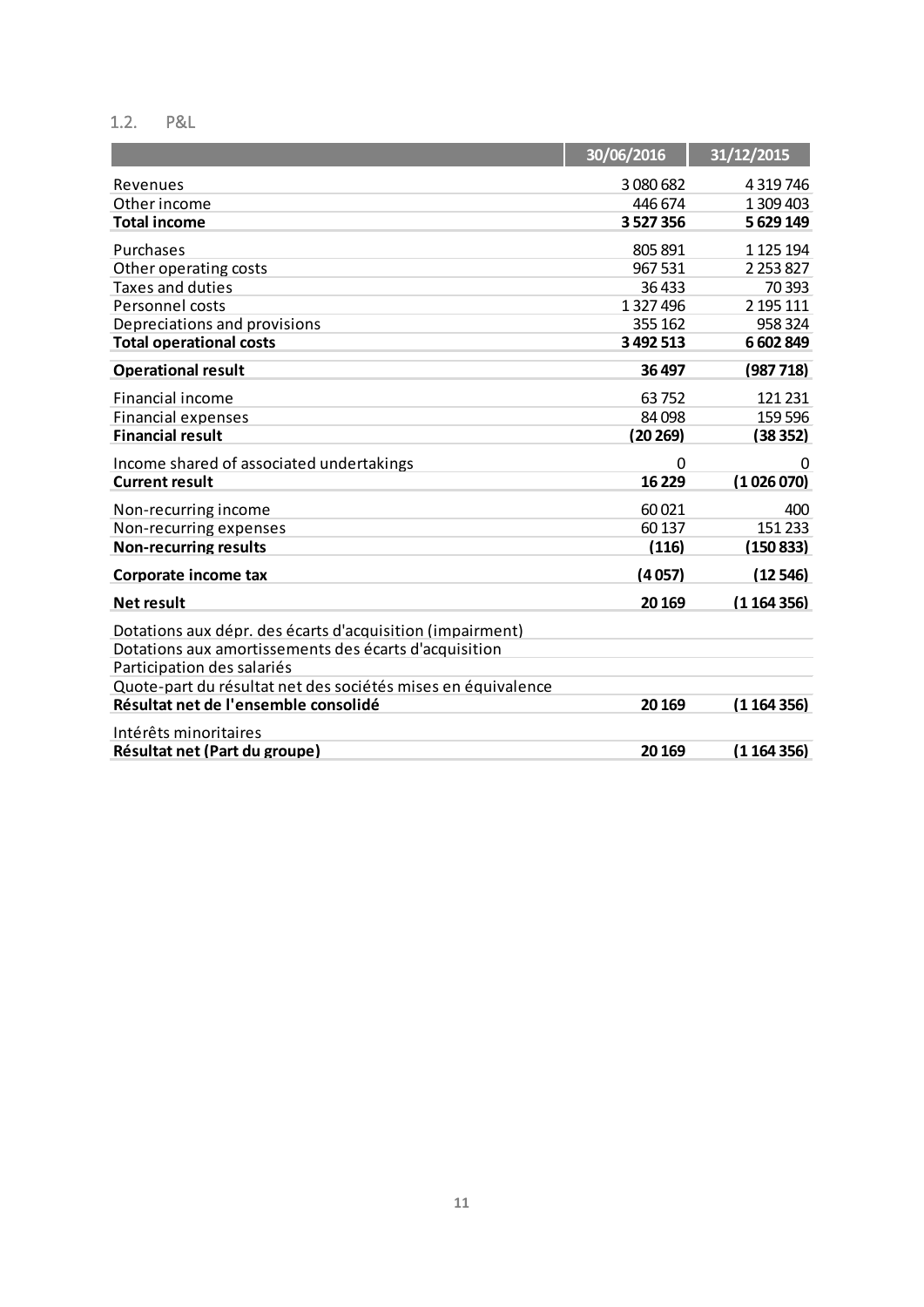#### <span id="page-11-0"></span>1.3. Management P&L

RocTool Group considers the income statement below (prepared under French accounting standards but with a different presentation) is a relevant indicator of operating performance. It should be considered in addition to, not a substitute for other measures of operating performance in accordance with accounting principles, as presented in the consolidated financial statements and the related notes, or described in the activity report.

| $\epsilon$ - group consolidated                                            | 30/06/2016  | % rev. |
|----------------------------------------------------------------------------|-------------|--------|
| <b>Revenues</b>                                                            | 3 080 682   | 100%   |
| Sale of goods                                                              | 1765092     | 57%    |
| Cost of good solds                                                         | 697 986     | 23%    |
| Goods gross profit                                                         | 1067106     | 35%    |
| Services                                                                   | 766883      | 25%    |
| Services purchased                                                         | 21 0 61     | 1%     |
| Services gross profit                                                      | 745 822     | 24%    |
| <b>Licenses &amp; royalties</b>                                            | 548707      | 18%    |
| Total gross profit margin                                                  | 77%         |        |
| Other purchases                                                            | 86 843      | 3%     |
| Other operational costs                                                    | 967 531     | 31%    |
| <b>Taxes</b>                                                               | 36 433      | 1%     |
| Personnel costs                                                            | 1 327 496   | 43%    |
| Total operational costs (excluding depreciations, amortizations, and COGS) | 2 4 18 3 04 | 78%    |
| <b>Subsidies</b>                                                           | 182 262     | 6%     |
| Intercompany adjustments                                                   | 1655        | 0%     |
| Intercompany reciprocal accounts                                           | (0)         | 0%     |
| <b>EBITDA</b>                                                              | 127 248     | 4%     |
| <b>EBITDA</b> margin                                                       | 4%          |        |
| <b>EBIT</b>                                                                | 36 497      | 1%     |
| <b>Financial result</b>                                                    | (20269)     | $-1%$  |
| <b>Current result</b>                                                      | 16 2 29     | 1%     |
| <b>Extraordinary result</b>                                                | (116)       | 0%     |
| <b>Taxes</b>                                                               | (4057)      | 0%     |
| <b>Net result</b>                                                          | 20 169      | 1%     |